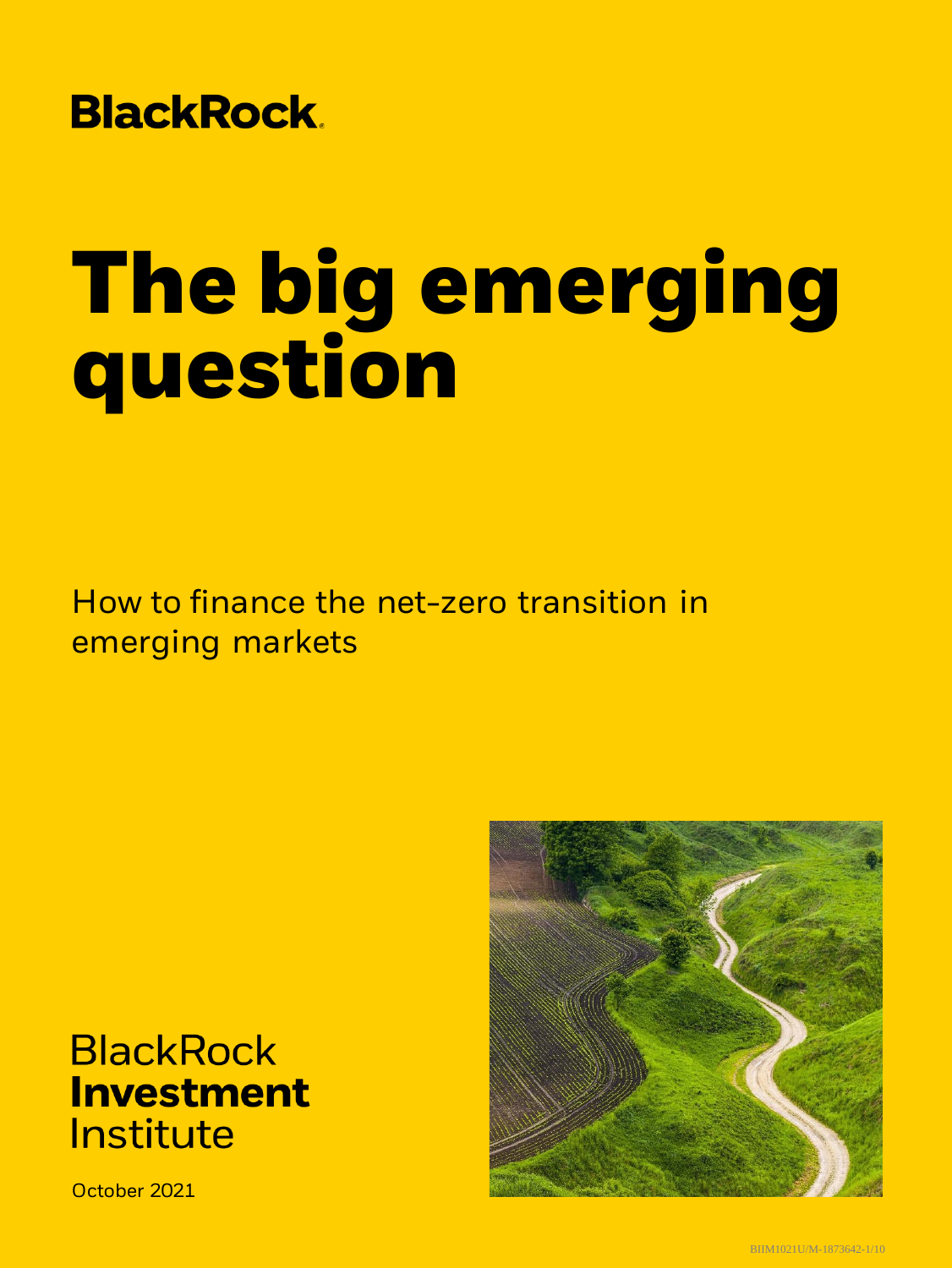### **Summary**

- **Climate change is a global problem: without a successful transition to net-zero everywhere, climate risk is unmanageable anywhere**. Emerging markets (EMs) are essential to the global transition – now accounting for 34% of global carbon emissions (excluding China) – but they are starved of capital to fund it.
- **We estimate EMs will need at least US\$1 trillion per year to achieve net-zero emissions by 2050 – more than six times current investment**. Given the collective interest in a successful transition and a shrinking window of time to act, we believe a much larger amount of public money needs to be directed from countries that can afford it to countries whose green transition is critical but underfunded.
- **The still unmet UN target for developed markets to mobilize \$100 billion annually of both public and private finance for the EM transition is therefore not sufficient, in our view.** We see a need for \$100 billion in the form of public budgetary resources (grantequivalent financing) alone, to in turn be leveraged up to the needed \$1 trillion per year of public and private capital.
- **Global multilateral institutions have had limited success in attracting private capital at scale**, barely mobilizing a dollar of private capital for every public dollar spent**.** The main barrier to large-scale private capital flows in EMs is the typically high level of country risk, including political, legal, reputational and macroeconomic risk. Existing measures to mitigate this risk have not been effective in bringing in private capital at the scale needed.
- **Addressing the root causes of country risk would require institutional and structural reforms, which are underway in many cases, but will not deliver the needed level of de-risking quickly enough.**
- **Climate-specific capacity building will not address these broader risks, nor is there any private sector financial structure or financial engineering that will diversify the risk away.** The only way, in our view, to mobilize private capital at the scale and speed needed is through risk-burden sharing and greater public sector exposure to loss.
- **Public budgetary resources have been shown to be successful in attracting private capital.** They can absorb losses that would otherwise deter private investors, and can be used to leverage public finance in the form of loans, equity and guarantees, to in turn mobilize private capital. Absent a substantial improvement in the current poor mobilization ratios of public to private capital, we believe budgetary resources of at least \$100 billion a year – about six times current outlays – need to be committed by countries that can afford it.
- **This is an essential investment, in our view.** An annual public contribution of budgetary resources of \$100 billion over the next 20 years would avoid global damages of at least 10 times that in the event of a lack of climate action. And it's just a fraction of the \$9 trillion developed economies have spent (as at July 2, 2021) to cushion the impact of the pandemic. This shows that the collective will can be found to address urgent human and economic crises, like climate change.
- **For larger volumes of public budgetary resources to be effective in mobilizing private capital at scale, they need to be deployed following a number of key principles,** including significant de-risking and provision of finance at a facility level, rather than on a project-by-project basis**.** Tools with promise include green banks, mechanisms such as auctioned carbon price floors, securitization and suitably designed, facility-level credit enhancements.

#### **Authors**



**Paul Bodnar** Head – BlackRock Sustainable Investing



**Jean Boivin** Head – BlackRock Investment Institute



**Isabelle Mateos y Lago**

Head – BlackRock Official Institutions Group

#### **Contributors**

**Axel Christensen** – Chief Investment Strategist for Latin America, BlackRock Investment Institute

**Nicholas Fawcett** – Macro Research, BlackRock Investment Institute **Terrence Keeley** – Head of BlackRock Educational Academy

**Benjamin Levine** – Office of the CEO

**Stephen Moch** – BlackRock Sustainable Investing

**Gerardo Rodriguez** – Global co-Head of Product Strategy, BlackRock Systematic Active Equity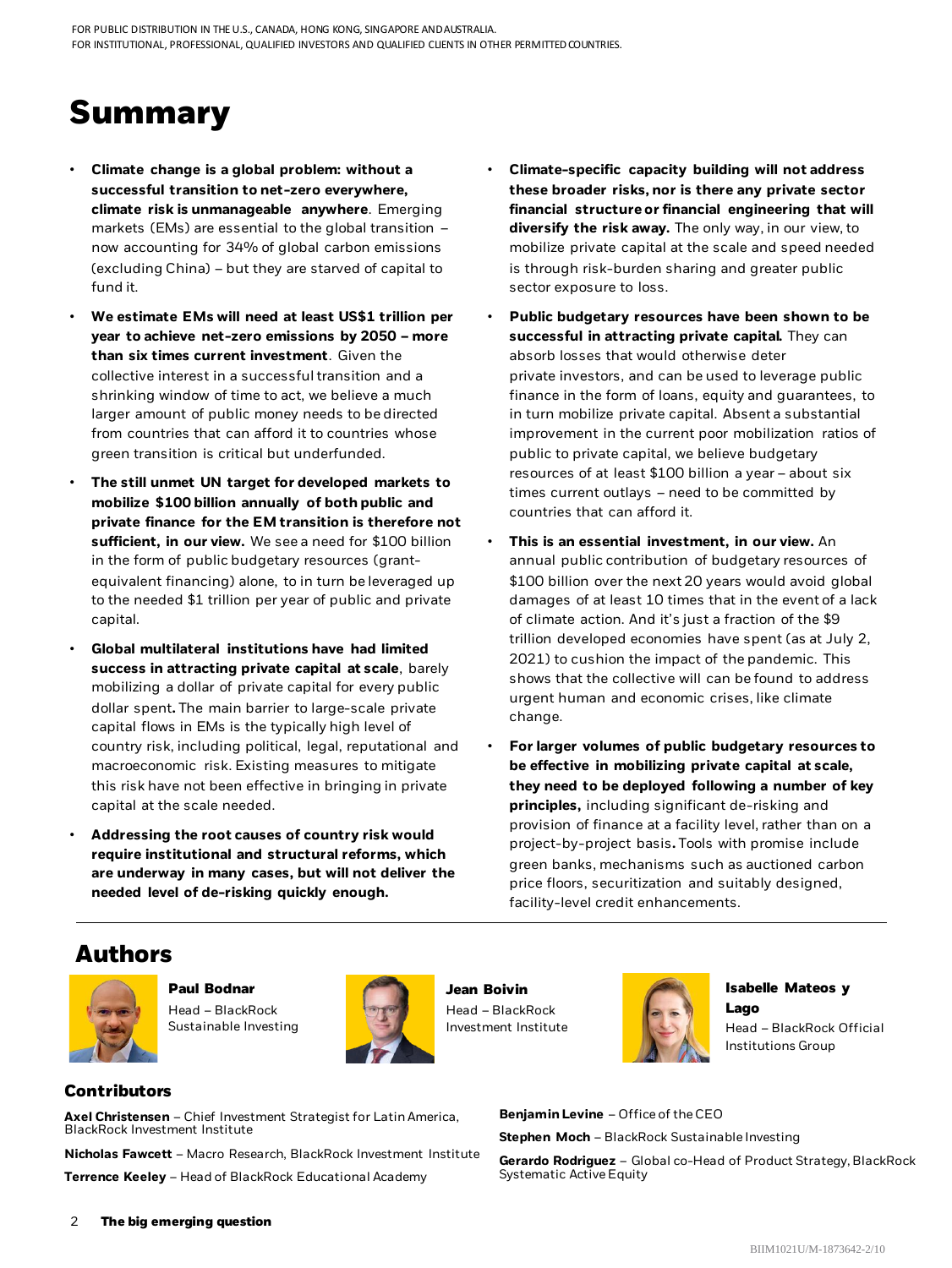# **The shortfall**

Emerging markets lack the capital investment to fund their green transition. We estimate the size of the investment shortfall and look at the barriers preventing private capital from flowing at scale.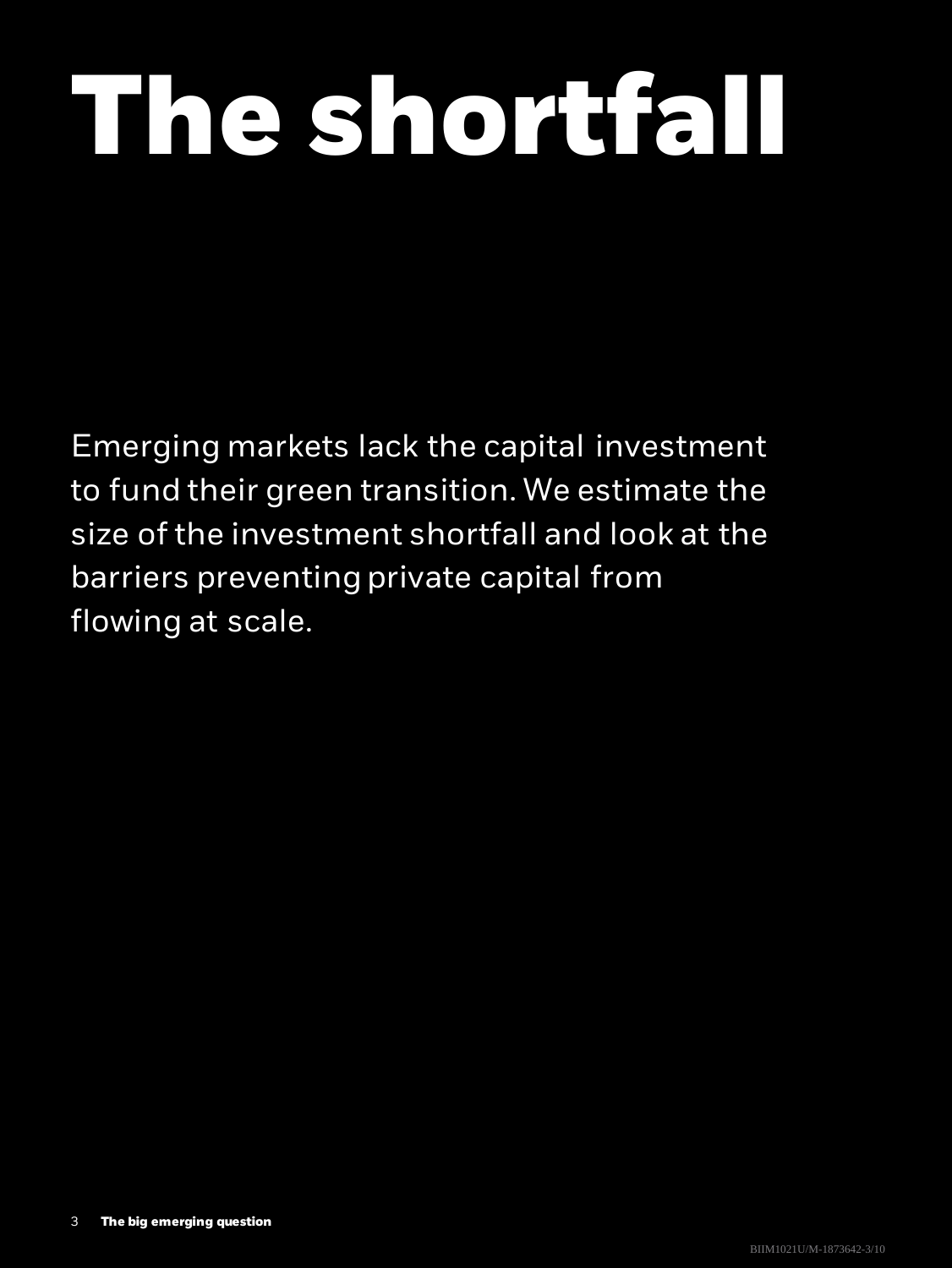#### **Global crisis needs a global answer**

Climate change is a global crisis that requires a global response. Without a successful green transition everywhere, climate risk is unmanageable anywhere. Reaching the globally agreed climate goals requires speed – notably a 50% reduction in emissions by 2030, [according to the UN.](https://unfccc.int/climate-action/race-to-zero-campaign#eq-3) Emerging markets (EMs) account [for an increasingly large share of global emissions](https://databank.worldbank.org/reports.aspx?source=2&Topic=19)  $-\frac{now}{.}$ 34%, or 65% including China – and much of the need for capital investment lies there. The choices these nations make as they build out their infrastructure will shape climate risk for all. But they are not able to meet their investment needs alone, and there is insufficient crossborder public or private finance arriving to fill the gap. It is therefore a matter of urgency that we address the massive shortfall of climate financing in these countries, in our view.

As a global asset manager and fiduciary to our clients, we know that many asset owners want to be part of the transition. From an investor perspective, climate risk is investment risk – and the transition provides an opportunity to contribute to a global effort and earn returns. Yet right now, private sector involvement in EM climate financing is limited.

Private capital to fund the transition is theoretically plentiful. But given the reality of poor investment conditions in most EMs, the simple fact is private capital will not flow sufficiently into EMs without more risksharing and greater public sector exposure to loss. Current strategies to entice private capital are not working at sufficient scale and speed, and climate change won't wait for EMs to undertake institutional reforms or become investment grade. While efforts can be made in parallel to address structural issues, if we are serious about slashing global emissions by half within 10 years, we need to act now within the existing EM financial architecture.

There is, in our view, no alternative but for countries with the capacity to commit additional public resources to climate action – predominantly in the OECD – to substantially increase the amount directed to EMs, to in turn mobilize exponentially more private capital. This presents a potential financial and political dilemma for developed market (DM) governments. But given the economic damage arising from failing to take action, we believe a greater financial commitment by DM governments is an essential investment and in their own interest given the global impact of climate change.

The shortfall in financing is not the only hurdle to a successful green transition in EMs – and consequently the world. Indeed, a multipronged effort is needed. We need improvements across the board:

- Better EM investment conditions
- Stronger international governance and organizational arrangements
- More efficient spending and effective financing structures
- Greater climate expertise on the ground
- A full pipeline of viable projects

Climate financing cannot be totally divorced from development spending, in our view – green spending also needs to take into account EM development progress and priorities.

Drawing on our expertise as investment managers, we focus here on the size and causes of the financing challenge and how to best blend public and private finance at a level that will meet the need.

When talking about EMs, we exclude China given its greater capacity to self-finance its journey to net zero and contribute to the global effort. We take a conservative approach to our estimates to account for the degree of uncertainty when assessing financing needs and climate change impacts across a broad geography. And we recognize that some climate investment will involve the reallocation of capital rather than require additional funding.

#### **Mismatched resources**

Distribution of resources and assets in emerging and high-income economies



Sources: BlackRock Investment Institute, IMF, World Bank, MSCI, using data from Haver Analytics and Refinitiv DataStream, October 2021. Note: The chart shows the shares in different concepts of EMs (excluding China), China and high-income economies (i.e. rest of the world). EMs are those classified as low and middle-income countries by the World Bank. For market cap, this is the share of each group/country in total world stock market capitalization measured by the MSCI world stock market capitalization, as of 4 October 2021. For CO2 emissions, this is the share of each group/country in total world CO2 emissions in 2018 (latest data point). For GDP this is the share of each group/country in world GDP measured using Purchasing Power Parity exchange rates, as of 2019 (before the Covid shock). For population this is the share of each group/country in world population in 2020.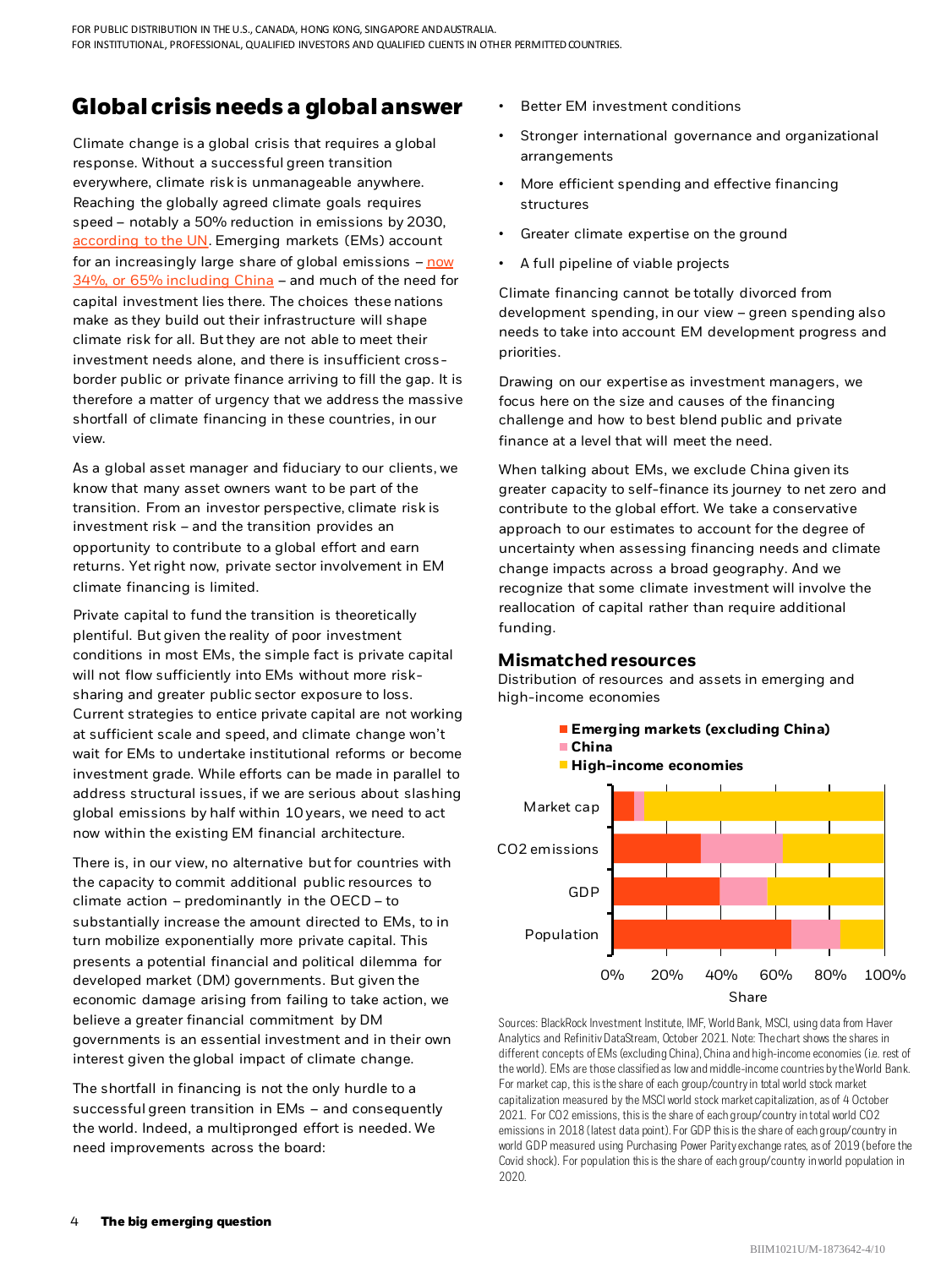FOR PUBLIC DISTRIBUTION IN THE U.S., CANADA, HONG KONG, SINGAPORE ANDAUSTRALIA. FOR INSTITUTIONAL, PROFESSIONAL, QUALIFIED INVESTORS AND QUALIFIED CLIENTS IN OTHER PERMITTEDCOUNTRIES.

#### **A decade late, a trillion short**

How much will a successful green transition in EMs cost? Massive investment is needed to decarbonize every sector of the economy. We believe this could come at a cost of at least \$1 trillion per year. This figure is based on numerous studies of climate finance needs in EMs. Estimates vary depending on the underlying assumptions and given the [uncertainties around modelling climate impacts. A 2018](https://www.nature.com/articles/s41560-018-0179-z) study puts the investment requirement for EMs excluding China at between \$0.4 trillion and \$1.4 trillion per year, while a [June 2021 report](https://www.iea.org/news/it-s-time-to-make-clean-energy-investment-in-emerging-and-developing-economies-a-top-global-priority) from the International Energy Agency (IEA), World Bank and World Economic Forum states that over \$1 trillion per year will need to be invested in EMs through 2030 to get them tracking towards netzero emissions by 2050.

Yet these estimates largely focus on the supply-side cost of climate mitigation – that is, the measures to tackle the *process* of climate change. If we also take into account the cost of adaptation (measures to protect against and limit the *damage* of realized and future climate change) and demand-side costs (such as reducing energy consumption), the figure would be significantly higher.

Given that the figures above do not include these extra unavoidable costs, an annual investment of \$1 trillion represents a reasonable estimate of the level of finance needed for the EM green transition, in our view – in reality it could be even higher than this.

#### **How big is the investment shortfall?**

Even taking this conservative view of the investment need, current financing is nowhere near sufficient. In 2020, investment in decarbonization in EMs (excluding China) amounted to just [\\$150 billion per year,](https://iea.blob.core.windows.net/assets/6756ccd2-0772-4ffd-85e4-b73428ff9c72/FinancingCleanEnergyTransitionsinEMDEs_WorldEnergyInvestment2021SpecialReport.pdf) according to the aforementioned IEA report – this is only a sixth of what's needed. See the chart below.

Some of this money comes from EMs themselves, and some is mobilized by DMs via official bilateral and multilateral channels and the private money they leverage. In 2019, DMs mobilized just \$80 billion, according to the [latest OECD data.](https://www.oecd.org/env/climate-finance-provided-and-mobilised-by-developed-countries-aggregate-trends-updated-with-2019-data-03590fb7-en.htm) This puts DMs still some way off meeting their commitment as part of the 2010 UN Framework Convention on Climate Change (UNFCC) to mobilize from both public and private sources at least \$100 billion per year by 2020. Even meeting this pledge won't get us anywhere close to the at least \$1 trillion we believe is needed.

Breaking down the 2019 DM mobilization total, the vast majority of it (over 80%) was public money, and the overall volume has grown somewhat in recent years, largely delivered in the form of loans. Only a small share of this public money - [\\$16.7 billion](https://www.oecd-ilibrary.org/sites/03590fb7-en/1/3/1/index.html?itemId=/content/publication/03590fb7-en&_csp_=b6cad02d0eb457a81fa094a9ec2d21cc&itemIGO=oecd&itemContentType=book#section-d1e898) in 2019 - was actually grantequivalent financing fueled by budgetary resources. This type of financing is crucial because it can be used to directly buy down EM risk and green technology premia.

The private component of the money mobilized by DMs actually declined slightly in 2019 versus 2018 – from an already low level. In 2019 less than 20% - or  $$14$  billion came from private sources. The investment needs of at least \$1 trillion per year are too high to be met by taxpayers alone. So the private component needs to be massively scaled up – and rapidly, in our view, given the potential consequences of an underfunded green transition in EMs for the whole world.

#### **Current financing falling far short**

Estimates of EM capital needs vs. current reality



Sources: BlackRock Investment Institute, McCollum et al 2018, 'Energy investment needs for fulfilling the Paris Agreement and achieving the Sustainable Development Goals', [Nature; OECD](https://iea.blob.core.windows.net/assets/6756ccd2-0772-4ffd-85e4-b73428ff9c72/FinancingCleanEnergyTransitionsinEMDEs_WorldEnergyInvestment2021SpecialReport.pdf) [Climate Finance Provided and Mobilised by Developed Countries: Aggregate Trends Updated with 2019 Data](https://www.oecd-ilibrary.org/finance-and-investment/climate-finance-provided-and-mobilised-by-developed-countries-aggregate-trends-updated-with-2019-data_03590fb7-en), September 2021; IEA Finance transitions in emerging and developing economies, June 2021.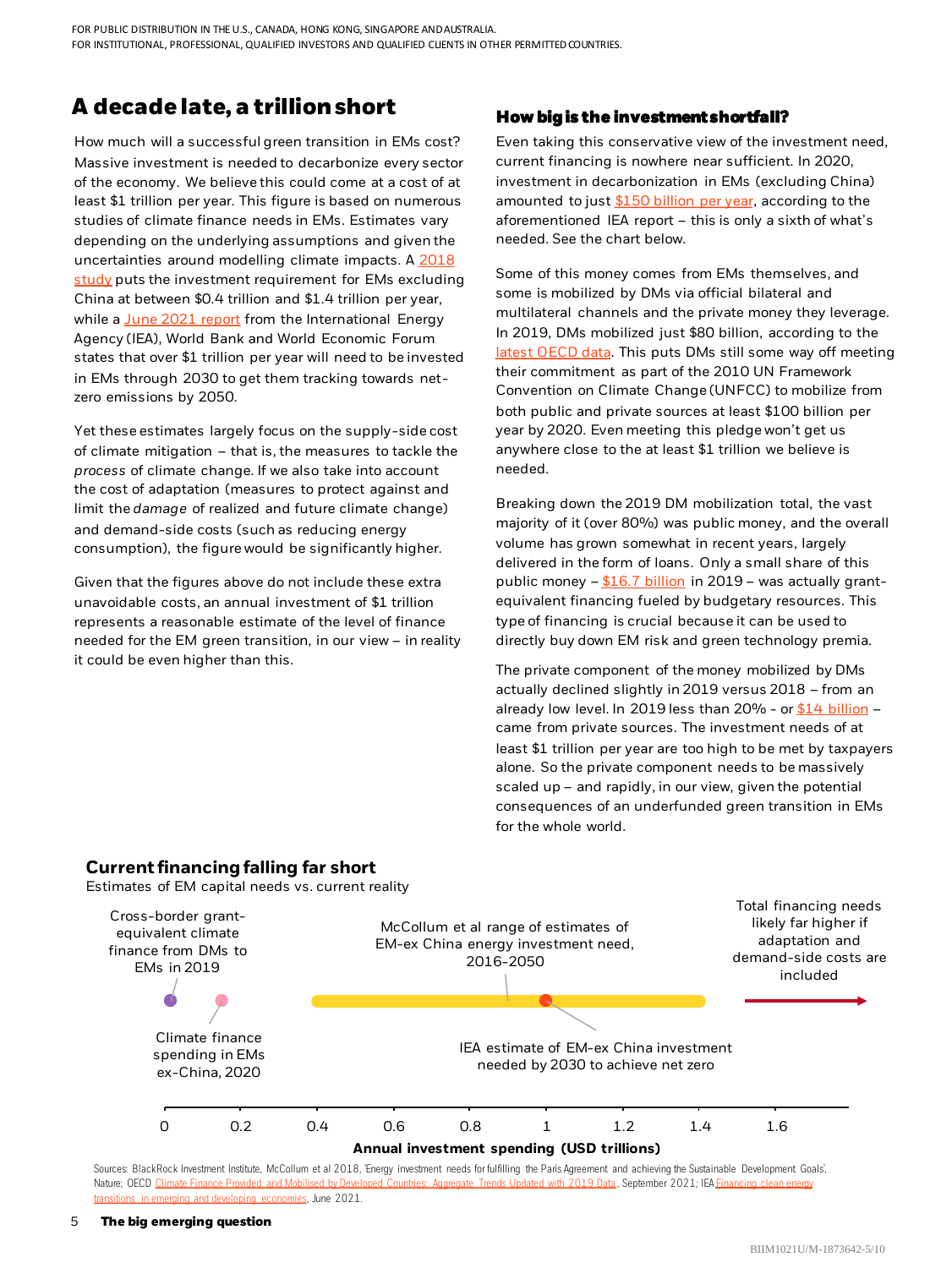#### **Barriers to private capital flow**

Why is private finance not flowing into EMs on the scale that's needed, given the investment opportunities that exist in the green transition? There are several factors at play.

#### First and foremost, **the EM investment landscape is viewed as high risk**.

- There are significant risks related to political stability, legal enforcement, reputational concerns and macroeconomic management – that are difficult to diversify. None of these can be meaningfully solved by "climate policy": working on climate-specific capacity building won't do anything to address the more fundamental country risks.
- For example, helping write better regulations to protect microgrid developers from future expansion of the central grid may help attract foreign investment, but does nothing to tackle, say, the lack of enforceability of private contracts in state courts – and that will be an overriding risk.
- These kinds of risk cannot be managed by clever private sector financial structures or financial engineering. But unless they are mitigated, private investors will continue to hold back.

As a result, the risk/reward balance is unfavorable for private investors and many are deterred – or prohibited – from investing in EMs.

#### **Existing measures to mitigate this risk have not been**

**effective** in bringing in private finance at the scale needed.

- Reforms to domestic institutions, legal structures and macroeconomic environments to reduce EM risk will by their nature not happen on a relevant time horizon. If we want to achieve large-scale, rapid decarbonization within the decade, we cannot rely on gradual improvements in investment conditions. This is especially true because of the long development cycle of the relevant assets – buildings, power plants, steel mills.
- Measures taken by multilateral development banks (MDBs) and development finance institutions (DFIs) to mitigate country risks have been on too small a scale. For example, the provision of political risk guarantees or credit enhancements has been effective on a project-by-project basis. But much of their lending is done at below-market rates, which, although well intentioned, crowds out private capital and prevents the development of local capital markets in EMs.
- Public funding has also been ineffective in mobilizing private capital at scale. Existing grants or grantequivalent finance is too targeted on funding individual projects – rather than being used to mitigate risks more broadly and crowd in private investment. A [review](https://publications.iadb.org/en/2019-joint-report-on-multilateral-development-banks-climate-finance) of MDBs' climate finance in 2019 suggested that six of seven MDBs mobilized less than \$1 from the private sector for every \$1 of MDB climate finance. If the pace and scale of climate flows is to pick up as it needs to, either the input of public budgetary resources needs to increase radically, or this mobilization ratio will have to rise by an order of magnitude – or a combination of the two.
- Market failures impeding the flow of funding have not been effectively addressed by current approaches – for example unequal access to information that can make it difficult to decide where to invest, or underinvestment in projects that have a public benefit such as national electricity grids that may have low returns in isolation, but serve as a catalyst for further investment, say in green energy production.

#### **Limits on current efforts to attract private capital**

Institutional/structural reform takes time

DFI risk mitigation measures are deployed on too small a scale

Public money is too targeted on funding individual projects instead of reducing broader risk

Markets failures, e.g. unequal access to information, impede capital flow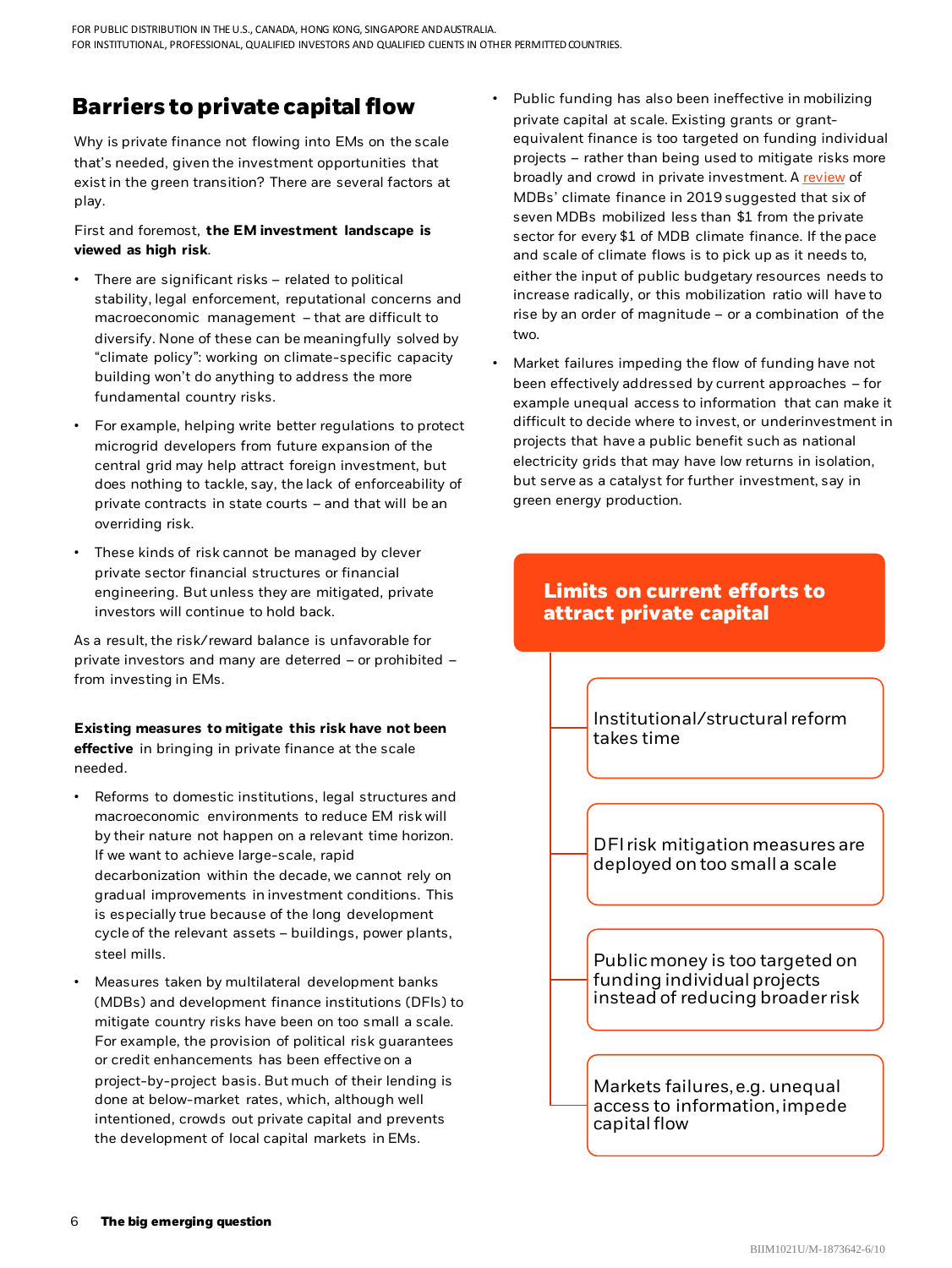# **Closing the gap**

What can be done to meet the climate finance needs in emerging markets? We believe more public capital needs to be put at risk. We consider how much and how best to deploy it.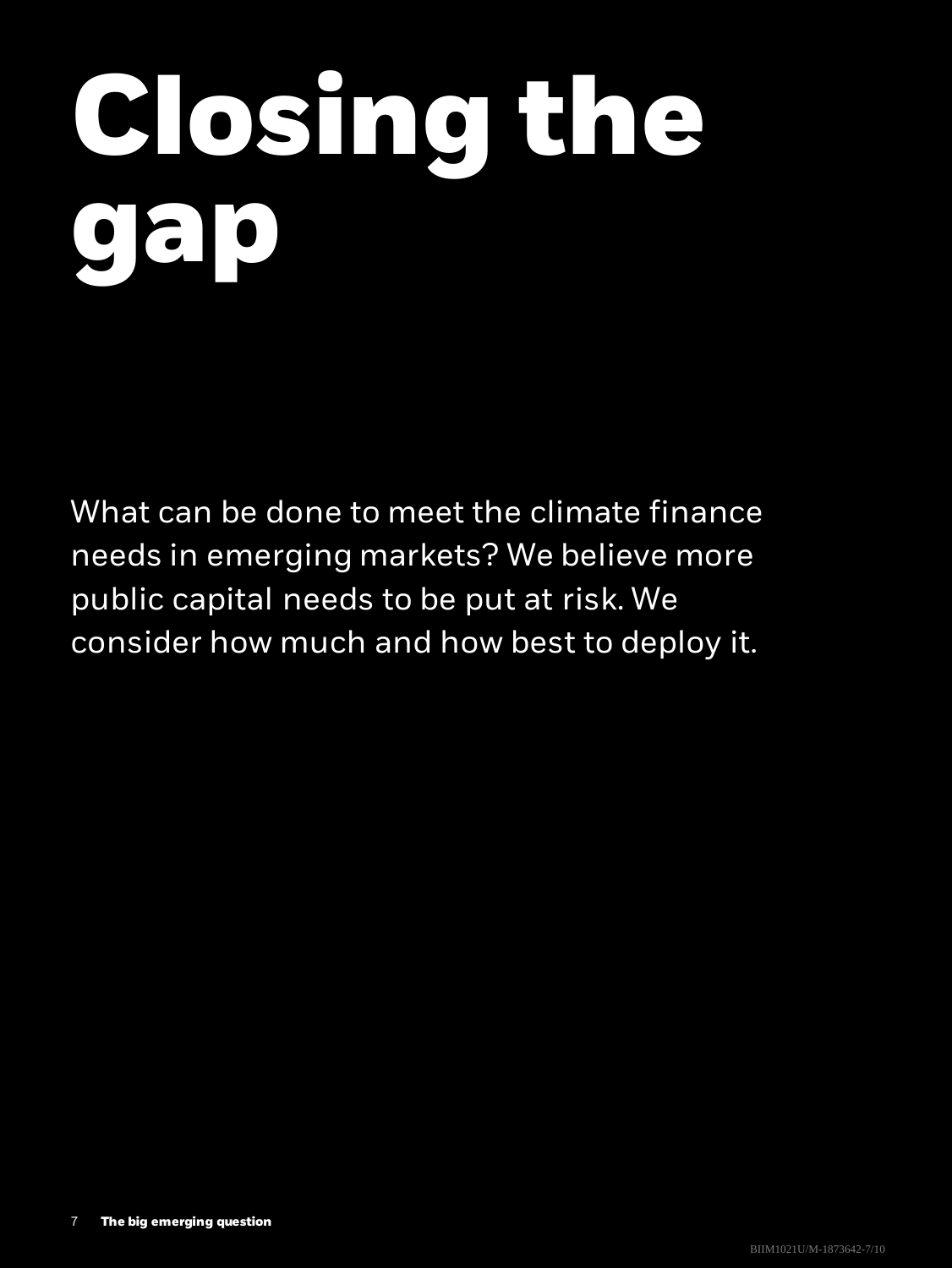#### **An essential investment**

We believe the only way to overcome these obstacles to private capital flow – particularly the issue of EM investment risk – within the necessary time frame is for countries that can afford it to put up a greater supply of public budgetary resources to absorb the potential losses deterring private investors. This type of public finance has shown to be successful in attracting private capital because it provides investors with EM exposure at lower levels of risk.

Some countries already recognize the need to do more and are making a significant effort to expand the quantity and variety of financial support available to EMs seeking to reduce emissions. A variety of institutions beyond DFIs – including bilateral development finance institutions, bilateral aid agencies and multilateral climate funds – are funding first-of-their kind investments, albeit most are still in pilot stage. U.S. President Joe Biden's administration **[announced](https://www.whitehouse.gov/briefing-room/speeches-remarks/2021/09/21/remarks-by-president-biden-before-the-76th-session-of-the-united-nations-general-assembly/)** plans this year to double funds to help EMs deal with climate change to \$11.4 billion per year by 2024. But this pales in comparison with the  $$23.2$  billion spent by the EU on climate finance in 2019. And in any case, these amounts are being put forward with an eye on the UN target of \$100 billion of blended public and private finance per year. The need is at least ten times larger, and in particular the share made up by public budgetary resources must be far bigger to attract the level of private finance needed.

To get to the \$1 trillion investment (six times current investment), unless current mobilization ratios improve, there is no way around increasing the volume of public budgetary resources to at least \$100 billion annually (six times DM grant-equivalent financing in [2019\)](https://www.oecd-ilibrary.org/sites/03590fb7-en/1/3/1/index.html?itemId=/content/publication/03590fb7-en&_csp_=b6cad02d0eb457a81fa094a9ec2d21cc&itemIGO=oecd&itemContentType=book#section-d1e898).

investment

**Annual climate spending in context**

The amount could be reduced if DFIs improve their mobilization ratios (see page 9). But given the timescale and DFIs' difficulty in mobilizing private capital at scale, we believe the starting point is for governments to significantly scale up budgetary allocations.

This money should be used to de-risk projects on the understanding that it might not be seen again, rather than be spent directly on projects looking for a return. This may be seen as a huge cost for DMs, but we believe it represents an essential investment. \$100 billion per year – or \$2 trillion cumulatively over the next 20 years – is only a fraction of the losses averted by a successful climate transition. We [estimate](https://www.blackrock.com/corporate/literature/whitepaper/bii-portfolio-perspectives-february-2021.pdf) a cumulative loss in global economic output of nearly 25% to 2040 – equivalent to more than \$21 trillion of 2019 GDP.<sup>1</sup> In 2017 alone, the U.S. Congress was forced to budget an additional [\\$136 billion f](https://sgp.fas.org/crs/homesec/R45084.pdf)or unexpected spending to clean up climate-related weather disasters. Once we move past 2040, we expect the size of avoided economic damages for actions taken now to be substantially higher.

To further put this figure in context, \$100 billion per year over 20 years is only a fraction of the [\\$9 trillion](https://www.imf.org/en/Topics/imf-and-covid19/Policy-Responses-to-COVID-19) (as at July 2, 2021) of domestic DM fiscal support provided since 2020 to cushion the impact of the Covid-19 pandemic. Applying the same willingness to roll out material support for climate finance could help close the funding gap in time.

There are additional economic benefits to getting the [transition right beyond only damages avoided. A 2021 IFC](https://www.ifc.org/wps/wcm/connect/26f79a1b-c191-494b-b2d9-c891e138bb37/IFC_GreenReport_FINAL_web_1-14-21.pdf?MOD=AJPERES&CVID=ns1JVaR)  report estimates that every \$1 million spent on renewable energy creates between 7.5 and 15 full-time jobs, and 7.7 in energy efficiency versus 2.7 in fossil fuels. It adds that from 2020-30, the approximately \$10 trillion of investment opportunities in a selection of EMs (including China) would directly create over 213 million new jobs globally.

> COVID-19 domestic fiscal support provided by DMs

#### **\$16 \$100 \$1,100 \$6,000** Current and required annual grant-equivalent subsidy vs estimated annualized damages from inaction and annualized Covid-19 fiscal support provided by DMs (USD billions) Average GDP loss through 2040 if no action is taken, expressed Budgetary resources needed to leverage \$1 trillion Current DM grant-equivalent finance

Forward-looking estimates may not come to pass. Sources: BlackRock Investment Institute, OECD, IMF. Note: Circles show the estimates of the average annual spending needs, economic damages or actual spending on a range of items. Current DM grant-equivalent finance is taken from the OECD's latest assessment of DM climate finance flows to EMs. The budgetary resources needed to leverage \$1 trillion investment is our estimate of what's needed to mobilize private sector finance so EMs can full y fund their green transition. The loss in global output is based on us work estimating the global damages avoided through 2040 in a green transition vs business as usual, expressed in 2019 GDP levels w ith the total annual loss spread evenly over 20 years. The estimate of Covid-related fiscal support is derived from IMF estimates of the discretionary fiscal support measures introduced by DMs to address the domestic impact of the Covid-19 pandemic from 2020 to mid-2021. The average annual cost is derived by assuming that two-thirds of support was delivered in 2020.

in 2019 GDP levels

<sup>1</sup> These estimates reflect [work done a](https://www.blackrock.com/corporate/literature/whitepaper/bii-portfolio-perspectives-february-2021.pdf)s part of our climate-aware capital market assumptions, intended for professional investors, and are based on GDP being 2.3% lower in 20 years if no climate change mitigation measures are taken. Our model for a green transition combines the economic losses from physical damages related to climate change, the benefits a nd costs of energy transition, and other policy changes such as potential spending on green infrastructure.

#### 8 **The big emerging question**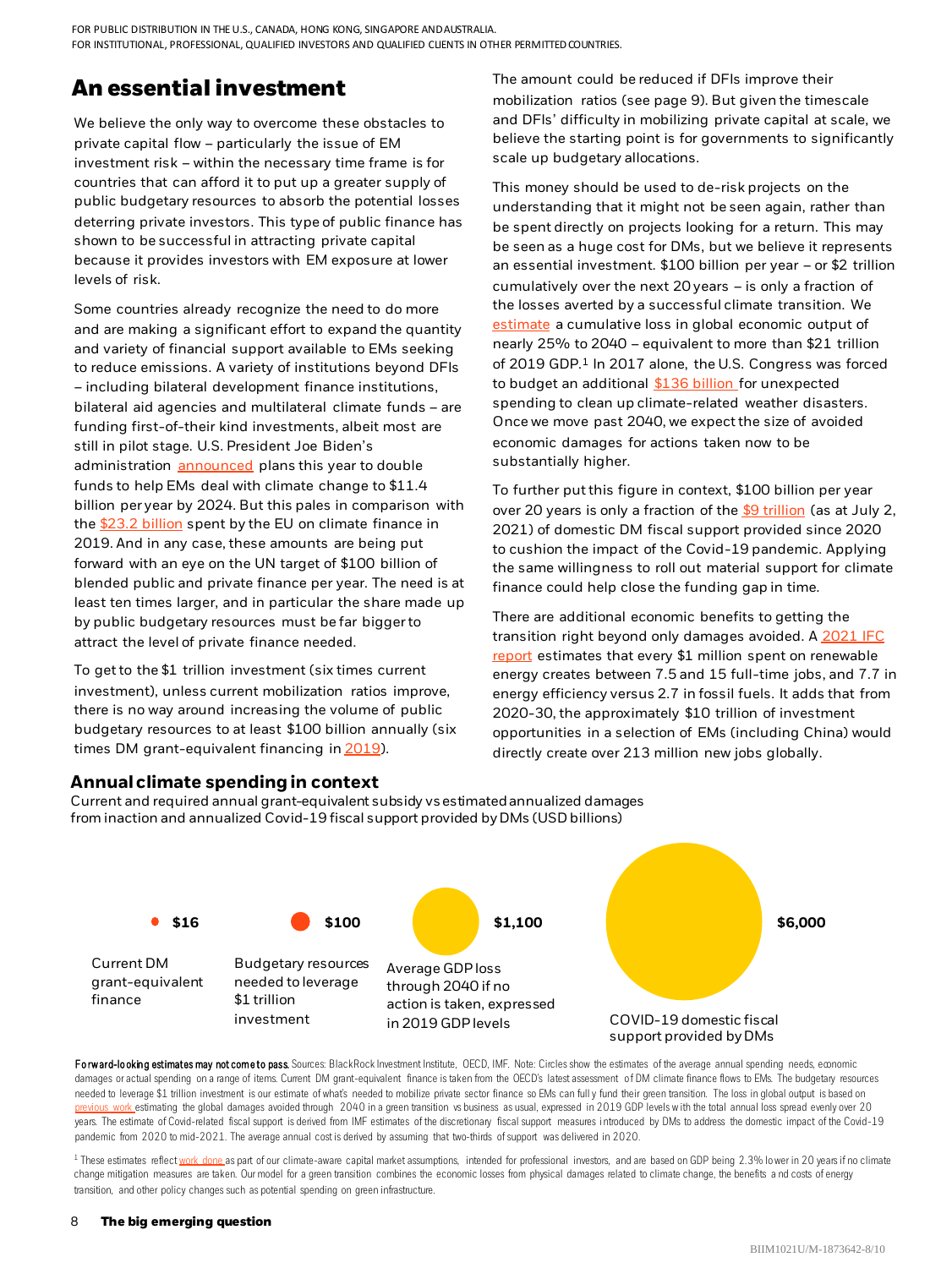#### **Deploying public money effectively**

Getting to the minimum \$1 trillion of annual investment needed requires either an increase in the supply of public budgetary resources by DMs to at least \$100 billion annually, or a significant increase in current DFI mobilization ratios. The more the latter is improved, the more the former can be reduced. In any case, the system of delivering climate finance to EMs needs to evolve quickly to enable funding to be scaled up. We see a number of key design features of measures that we believe will help unleash private finance at scale.

Public budgetary resources can play a critical role in **derisking investment opportunities**. <sup>2</sup> Many of the undiversifiable risks discussed earlier such as country risk, could be reduced via this type of public finance – potentially unlocking substantial pools of private finance that are currently prevented from being invested in EMs generally. But some changes are needed to the current system in order to achieve this – for example through:

- A **first-loss arrangement** in which a DFI or other public finance institution – backed by government budgetary resources – would agree to take on part of the risks of an investment, including being the first to take on losses in the event of a default.
- More extensive participation of DFIs in investment projects, which could also **address broader reputational risks** around investing in particular countries – beyond the financial risk of investors not getting their money back. Greater budgetary resources that encourage deeper involvement of DFIs in climate finance could have a catalytic effect by reducing reputational risks, crowding in private finance.
- Deploying budgetary resources via a kind of guarantee or credit enhancement could enable **securitization of assets**, freeing up capital to then be recycled for new public investment – and provide an asset that private investors could buy, knowing that the public backing helps reduce the riskiness of the investment.
- Rather than invest directly in bankable projects themselves, DFIs could **prepare, originate, and structure bankable projects** and leverage their extensive country reach, historical underwriting performance, robust due diligence capabilities, preferred creditor status and investment-grade creditenhancement products to help de-risk project portfolios for institutional investors to buy. As well as helping decide which projects should be financed, they could scale up their monitoring and impact measurement capabilities accordingly – providing accountability back to governments on the use of public resources.

Budgetary resources have greatest power to scale up this de-risking by **providing finance at a facility level**, rather than on a project-by-project basis. This could happen in several ways, for example:

- Budgetary resources could be used as seed capital to set up a **green investment bank** in an EM economy. This would enable multiple projects to be funded in one move, rather than one by one. Since the green bank takes on the role of standardizing criteria for lending to investment projects, greater transparency will encourage greater private sector participation.
- A mechanism such as an **auctioned carbon price floor** which – backed by a letter of credit from a government or DFI, equivalent to a subsidy – can issue an investment instrument that is bankable. The fund that issues the instrument is, in effect, offering to act as a buyer of last resort. Capital is only called on if the carbon price drops below a pre-specified level, supporting decarbonization without investors taking on project completion risk.
- By subsidizing investment in projects that have significant benefits to society – such as national electricity grids – greater public funding can enable follow-on private investment in other areas such as green energy production. This could be achieved, for example, through a fund or green bank with a specific mandate to invest in sectors or projects that are viewed as important public goods.

**The bottom line:** A system that meets these key requirements can help ensure that the catalytic promise of significantly higher public budgetary resources can be realized, as well as improve the likelihood of raising the mobilization ratio of private finance, to ultimately deliver funding on the scale and at the pace needed to fund the green transition.

The examples discussed above provide some illustrations of how this could happen. In practice, a combination of measures will be needed. We have focused on measures that can be scaled up to deliver quickly, but maximizing impact per dollar spent will require significant changes to existing multilateral and bilateral delivery channels. It may even entail a complete overhaul of current institutions or the creation of new ones. That's for governments to determine, but in any event, action needs to be taken without delay.

<sup>2</sup> Diversification does not guarantee a profit or eliminate the potential for loss.